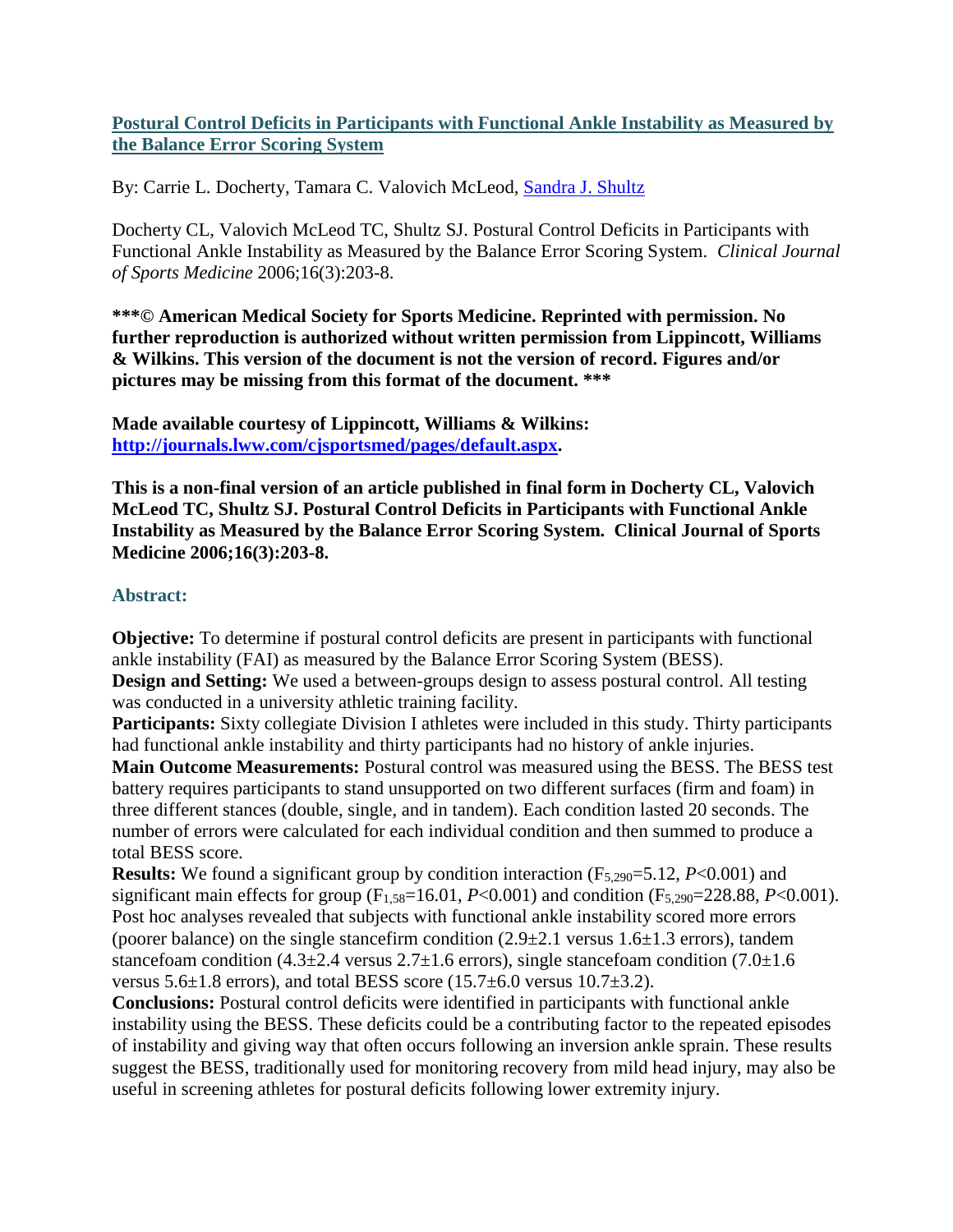### **Keywords:** postural sway | balance | proprioception

# **Article:**

Functional ankle instability (FAI) following a lateral ankle sprain is a common disability that can affect both athletic performance and activities of daily life.<sup>1</sup> It has been reported that residual symptoms, such as a feeling of instability or giving way, occurs in approximately 40% of ankle sprains.<sup>2,3</sup> The mechanism of injury for a lateral ankle sprain is plantarflexion and inversion of the ankle.<sup>4</sup> This stress can damage not only the ligaments, but the muscles, nerves, and mechanoreceptors that are located on the lateral aspect of the lower leg, ankle, and foot.<sup>5</sup>

Postural sway deficits have been identified followed an acute lateral ankle sprain <sup>6,7</sup> and is thought be a corollary symptom to functional ankle instability.<sup>7</sup> The majority of studies to date have identified postural sway deficits in participants with recurrent ankle instability using stabilometric devices such as force platforms,  $6,7,9-11$  the NeuroCom Equitest System, <sup>12</sup> the New Balance Master,<sup>13</sup> and the Chattanooga Balance System.<sup>14,15</sup> However few studies have bridged the gap between these laboratory based devices and objective clinical measures of postural sway. Some studies have used the modified Rhomberg test,  $16,17$  which is a more clinical measure, but the results can lack sensitivity when evaluating small changes in postural sway.<sup>18</sup> To date, only one study using a readily available clinical measure, the Star Excursion Balance Test (SEBT), has attempted to evaluate participants with functional ankle instability.<sup>19</sup> The SEBT is an objective measure of lower extremity maximal reach that is performed while maintaining single leg balance with the contra-lateral limb. In this study participants performed six maximal reach trials in eight directions (anterior, antero-medial, medial, postero-medial, posterior, posterolateral, lateral, and antero-medial).<sup>19</sup> Their results agreed with the majority of investigations, finding that subjects with a history of lateral ankle sprains and functional ankle instability have deficits in postural stability.<sup>11,16,17,19–21</sup> However, the test is somewhat time-intensive and requires that a grid be firmly affixed to the floor surface as a guide for each reach direction.

Other studies have identified postural deficits as a predisposing factor to functional ankle instability, implying that those with increased sway may be at a higher risk of sustaining an ankle injury, either an acute ankle sprain or recurrent episodes of instability.13,22 Therefore, it would be helpful to the clinician to have an inexpensive and easy-to-interpret method of measuring postural sway. The Balance Error Scoring System (BESS) is a valid and reliable measure of postural sway,<sup>23</sup> but has primarily been used in the assessment of mild head injuries.<sup>24,25</sup> To date, the BESS has not been utilized in the assessment of postural sway in participants with FAI or any lower extremity pathology. The BESS attempts to challenge the sensory systems by combining a variety of stances on a firm surface as well as a more unstable surface, foam. The addition of the unstable surface makes the task more challenging than the traditional Rhomberg test, but does so with equipment that is available in most clinics and athletic training rooms. Therefore, the purpose of this study is to determine if postural control deficits are present in participants with FAI as measured by the BESS.

# **METHODS**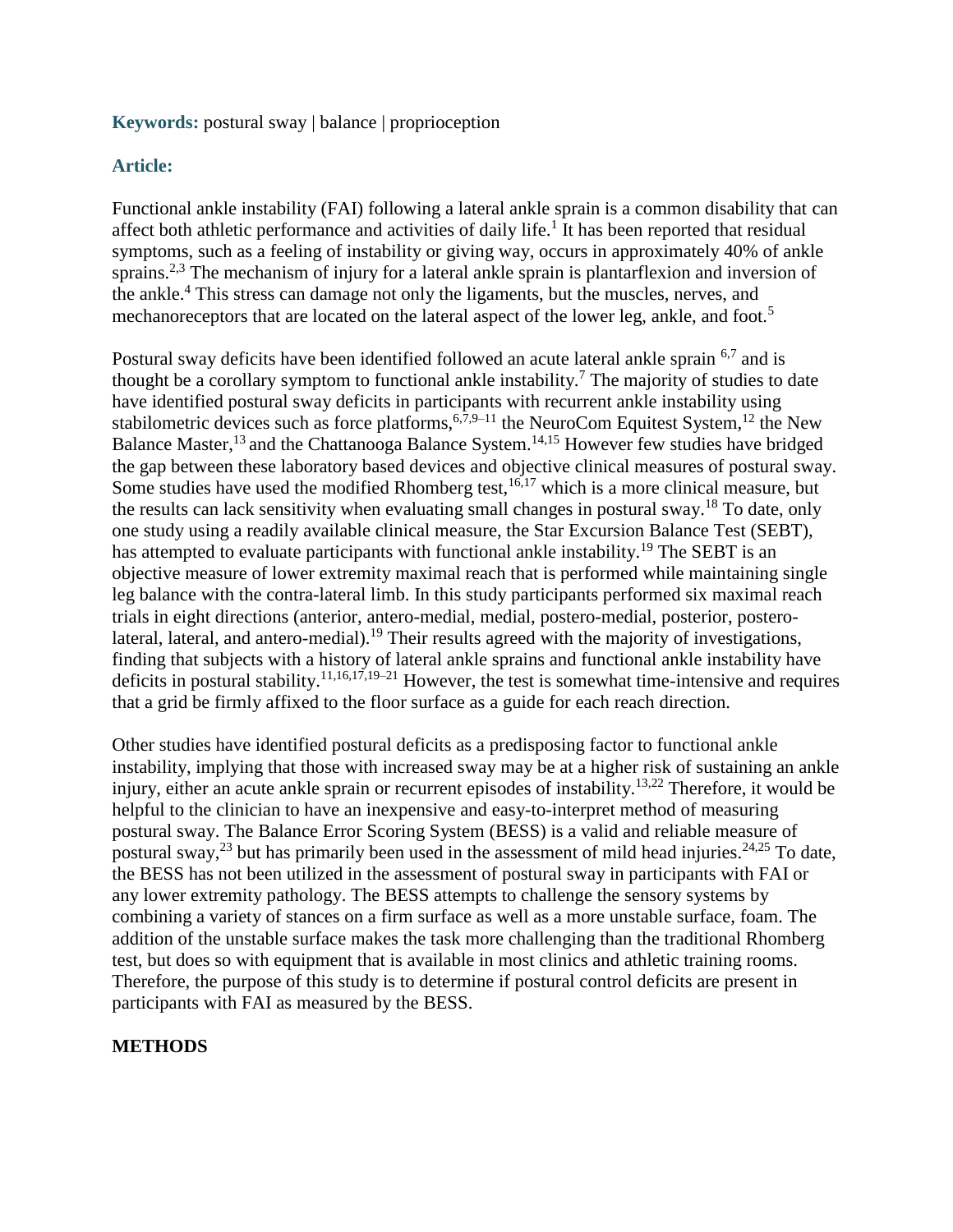### **Participants**

Sixty collegiate athletes from a Division I school volunteered for this study. Participants were separated into 2 groups: 30 participants had unilateral Functional Ankle Instability (9 Men, 21 women,  $20.0\pm1.5$  years,  $172.7\pm9.5$  cm,  $68.5\pm8.8$  kg) and 30 participants had no history of ankle injuries (9 Men, 21 women, 18.7±0.8 years, 173.4±9.8 cm, 68.2±15.8 kg). FAI was defined as a history of at least one inversion ankle sprain and repeated feeling of giving way or instability in the ankle. This information was gathered using a medical questionnaire. Of the 30 FAI participants, the history of ankle sprain occurred in the last six months in 10 participants (32%), between 6-12 months ago in 6 participants (20%), between 1–2 years ago in 9 participants (29%), and greater than 2 years ago in 5 participants (16%). Additionally, 18 (60%) reported instability monthly, 11 (37%) reported instability weekly, and 1 (3%) reported instability daily. Subjects were excluded if they had a history of fractures or surgeries to the foot, ankle, or lower leg, cerebral concussion, vestibular, visual, or equilibrium dysfunction. Subjects were also excluded if any symptoms of an acute ankle sprain (swelling, pain, etc.) were present. All subjects read and signed an informed consent form approved by the University's Institutional Review Board for the protection of Human Subjects, which also approved the study.

#### **Procedures**

Postural control of all participants was measured using the Balance Error Scoring System. The BESS test battery requires participants to stand unsupported with their eyes closed under six conditions, using a combination of two surfaces (firm and foam) and three stances (double-limb, single-limb, and tandem) (Fig. 1). The firm surface was done on the floor of the athletic training room. The foam surface was done on a 50.8×41.7×6.4 cm block of medium-density foam (Perform Better, Airex Balance Pad, Craston, RI). Subjects in the uninjured group were matched to subjects in the FAI group by limb, so an equal number of right and left limbs were tested in each group. The single-leg stances were done on the FAI limb in the injured group and the matched limb in the uninjured group. That same leg was used as the back leg in the tandem stances. For each condition, participants were instructed to close their eyes, place their hands on their hips and remain as motionless as possible for 20 seconds. If they lost their balance they were instructed to try to get back into the test position as quickly as possible. During each trial we recorded one error for each time we observed any of the following: 1) lifting hands off iliac crests; 2) opening eyes; 3) stepping, stumbling, or falling; 4) moving the hip into more than 30 degrees of flexion or abduction; 5) lifting the forefoot or heel; 6) remaining out of the testing position for more than five seconds. The total number of errors were calculated for each individual condition and then summed to produce a total BESS score. Two examiners performed all the testing (the primary investigator collected 75% and a research assistant collected 25% of the data). Previous investigation reported inter-tester reliability to be good with ICC values ranging from 0.78 to 0.96 for the six test conditions.<sup>23</sup> A practice trial was done in each test condition to familiarize participants with the task. Following the practice trial, one test trial was conducted for each of the six conditions.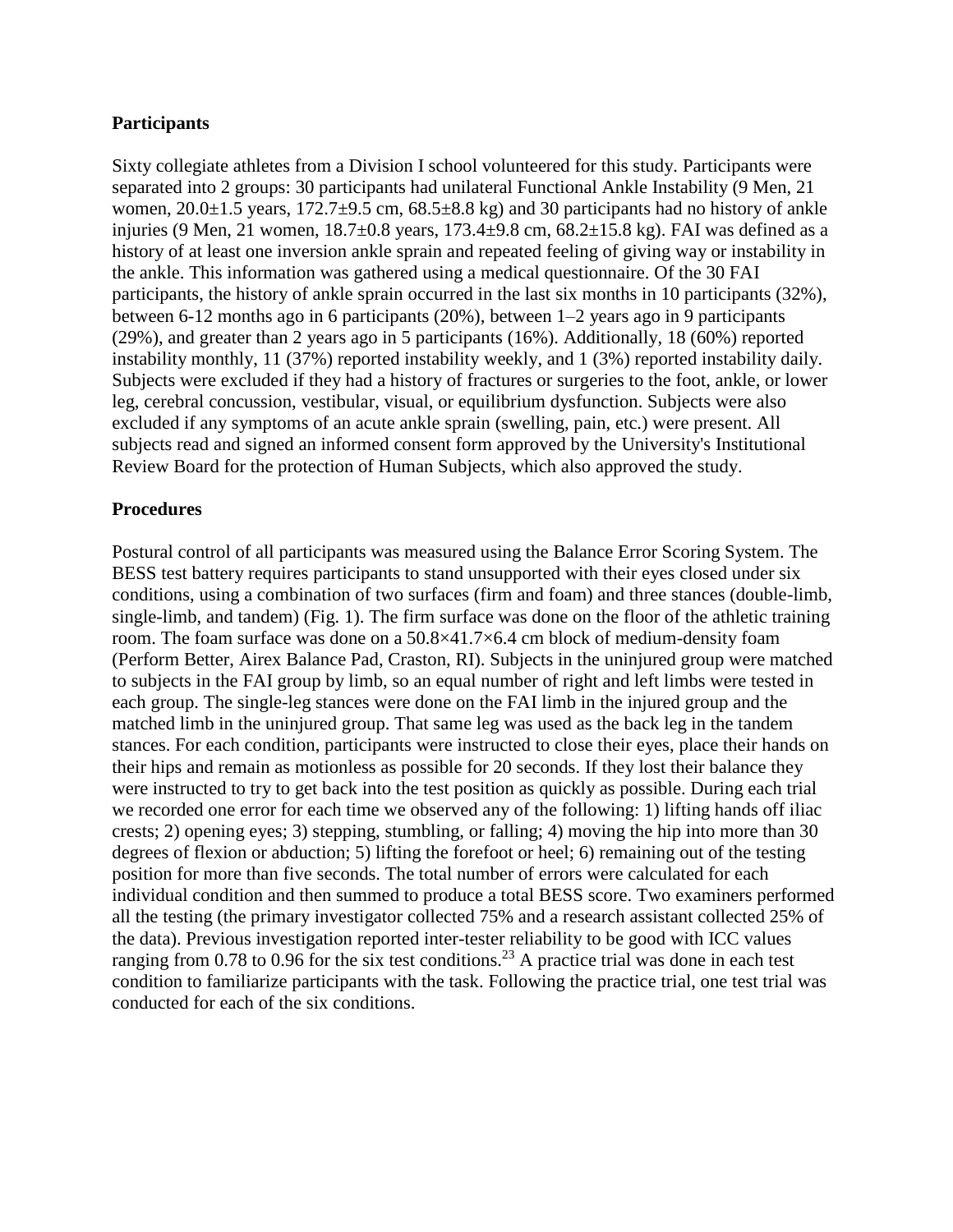

Double leg stance on a firm surface (Dfi)



Single leg stance on a firm surface (Sfi)



**Tandem stance on** a firm surface (Tfi)



Double leg stance on a foam surface (Dfo)

FIGURE 1. BESS Stances.

### **Statistical Analysis**

Using SPSS Version 12.0 (SPSS Inc, Chicago, IL), we ran a repeated measures ANOVA with one between-subjects factor [group at two levels: FAI and uninjured] and one within-subjects factor [condition at six levels: Double-leg stance, Firm surface (Dfi); Single-leg stance, Firm surface (Sfi); Tandem stance, Firm surface (Tfi); Double-leg stance, Foam surface (Dfo); Singleleg stance, Foam surface (Sfo) Tandem stance, Foam surface (Tfo)] to investigate group differences in BESS performance. Tukey HSD post hoc tests were used to further analyze significant findings. Significance was set a priori at *P*<=0.05.



Single leg stance on a foam surface (Sfo)



**Tandem stance on** a foam surface (Tfo)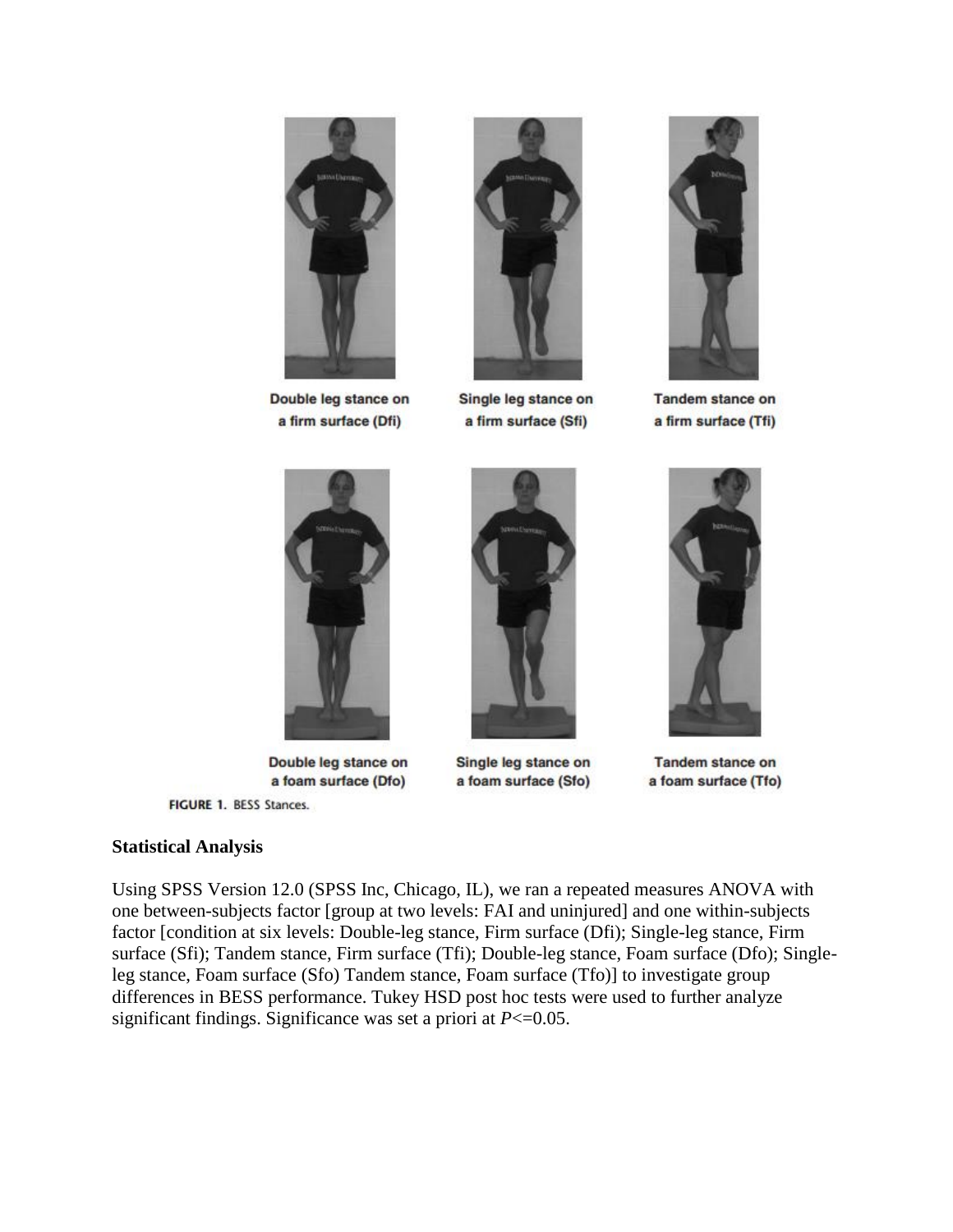#### **RESULTS**

We found a significant group by condition interaction (F<sub>5,290</sub>=5.12, *P*<0.001) and significant main effects for group ( $F_{1,58}=16.01$ , *P*<0.001) and condition ( $F_{5,290}=228.88$ , *P*<0.001). Post hoc analyses revealed that subjects with FAI scored more errors (poorer balance) on the Sfi  $(2.9\pm 2.1)$ versus 1.6 $\pm$ 1.3 errors), Tfo (4.3 $\pm$ 2.4 versus 2.7 $\pm$ 1.6 errors), and Sfo (7.0 $\pm$ 1.6 versus 5.6 $\pm$ 1.8 errors) conditions (Fig. 2). No group differences were found on the Dfi, Dfo, or Tfi conditions. The main effect for group demonstrated that subjects with FAI scored significantly more total BESS errors  $(15.7\pm6.0 \text{ versus } 10.7\pm3.2 \text{ errors})$  than the uninjured group. For all subjects, the main effect of condition revealed that subjects scored significantly more errors on the Sfo condition compared with all other conditions, significantly more errors on the Tfo condition compared to the Dfi, Dfo, Tfi, and Sfi conditions and significantly more errors on the Sfi condition compared to Dfi, Dfo, and Tfi (Fig. 3). There were no differences between scores on the Dfi, Dfo and Tfi conditions.



FIGURE 2. Group by condition interaction. \*Subjects with FAI scored significantly more errors than the uninjured group.



FIGURE 3. Main effect for condition. \*Significantly more errors than all other conditions; †Significantly more errors than Dfi, Dfo, Tfi, Sfi; #Significantly more errors than Dfi, Dfo, Tfi.

#### **DISCUSSION**

The primary finding of this study was that participants with FAI had deficits in postural control as compared to uninjured participants. The deficits were reflected in the Total BESS score as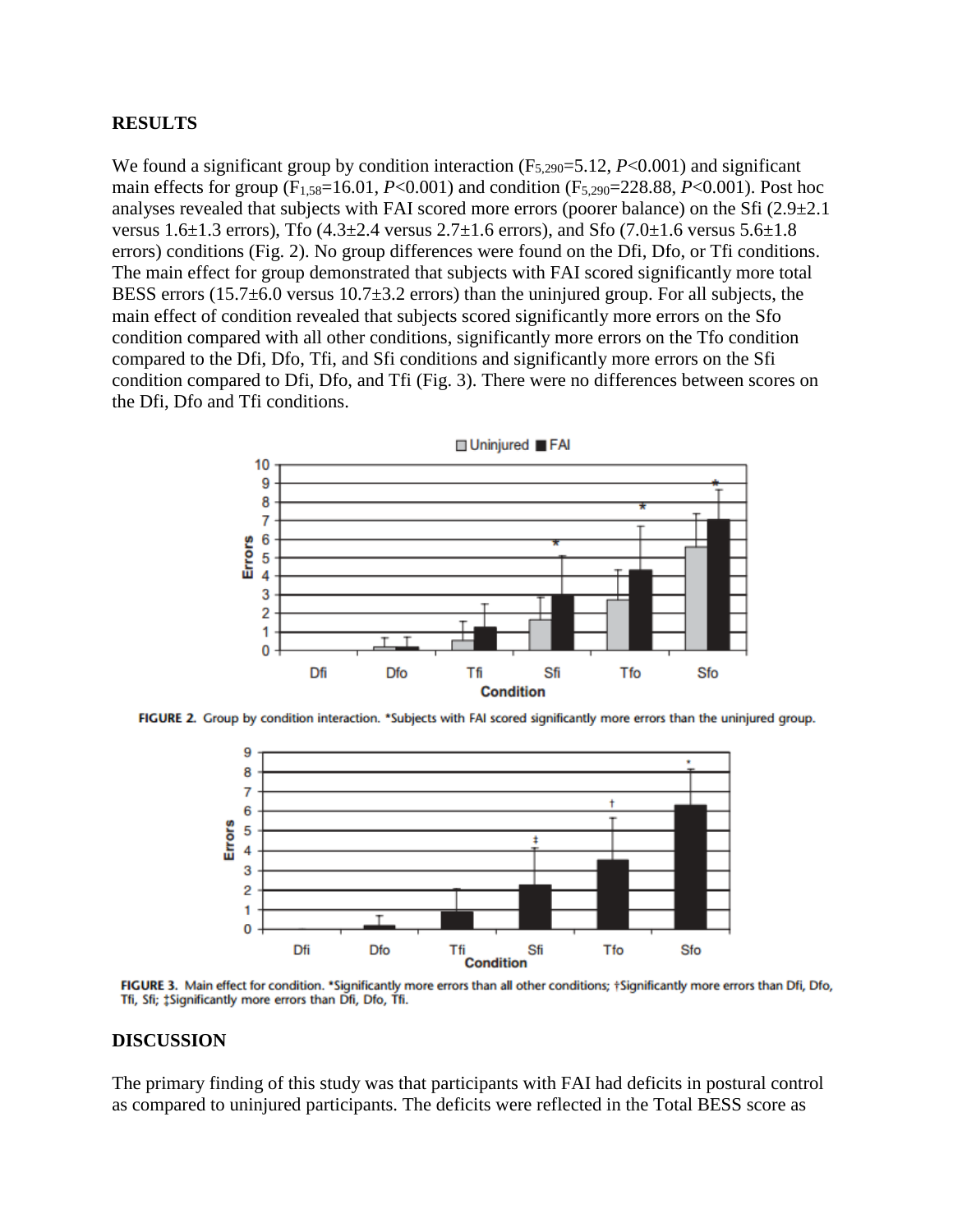well as three of the six individual conditions. As expected, the more challenging conditions, single firm, single foam, and tandem foam, were the conditions that participants with FAI had more errors. The significant difference between the FAI and uninjured subjects during the singleleg stance on the firm surface recreates those early studies done with the modified Rhomberg test.16,17,26 However, the BESS single leg stance on a firm surface is different in that the Rhomberg primarily uses a subjective feeling of less balance by either the participant or examiner,  $16,17$  while the BESS uses an objective scoring system to report postural deficits.<sup>21</sup> This decreases the risk of subjectivity and poor test-retest reliability when using different examiners. Additionally, the complexity of the single-leg stance and the foam surface has constantly been reported as the most challenging tasks in healthy 27 and fatigued subjects.<sup>28</sup> Because of the lack of group differences between injured and healthy subjects on the double-leg conditions, further investigation should be done to determine if the these stances are necessary in assessing postural stability in injured participants.

The Total BESS scores reported for the FAI group (15.7±6.0 errors) are also similar to those reported in athletes on day 1 following concussion.<sup>24</sup> This finding gives us confidence that the range of scores is consistent to other injured populations. Although the BESS has been primarily been used as a pre-season screening tool to acquire baseline postural data for assessment of mild head injuries, our results shows promise for using the BESS as a tool to identify those participants that might be predisposed to ankle injuries, however further validation is warranted. The presence of a chronic pathology such as FAI should not affect the use of the BESS in assessing mild head injuries since the balance deficits would be present during the baseline testing. However, it should be noted that an acute injury that occurs between the baseline test and a concussion may affect the usefulness of this measure. Clinicians should be aware of this potential confounding variable and continued research should be conducted to gain a better understanding of how acute injuries affect BESS performance.

Our findings are also consistent with postural control deficits identified in participants with FAI utilizing other balance measures. Olmsted et al <sup>19</sup> identified reach deficits in participants with chronic ankle instability using the Star Excursion Balance Test (SEBT). Participants with ankle instability had significantly less reach while still maintaining balance than the uninjured participants. Other studies utilizing a force plate found that participants with ankle instability had increased postural sway.29,30 Finally, when balance was assessed through a jump to stabilization maneuver, participants with FAI took significantly longer to stabilize than uninjured participants.<sup>31,32</sup> While a few studies have contradicted these findings,  $10,14$  the general consensus is that postural deficits occur as a result of ankle injuries.<sup>6,7,13,19,31,32</sup>

The postural control deficiency that seems to exist in participants with ankle instability may be due to a variety of factors. Generally, postural equilibrium is established by the integration of three components: afferent information from the vestibular, visual, and somato-sensory systems, interpretation of the afferent information into a motor command, and finally efferent information that produces the actual movement.<sup>33</sup> If any of these components are disrupted postural control will be affected. Freeman initially hypothesized that de-afferentation, disruption of afferent information from the mechanorecptors, occurs following an ankle injury and this may produce postural control deficits.<sup>26</sup> While little evidence has been produced to support this theory it continues to be reported. One potential explanation is that, following an inversion stress to the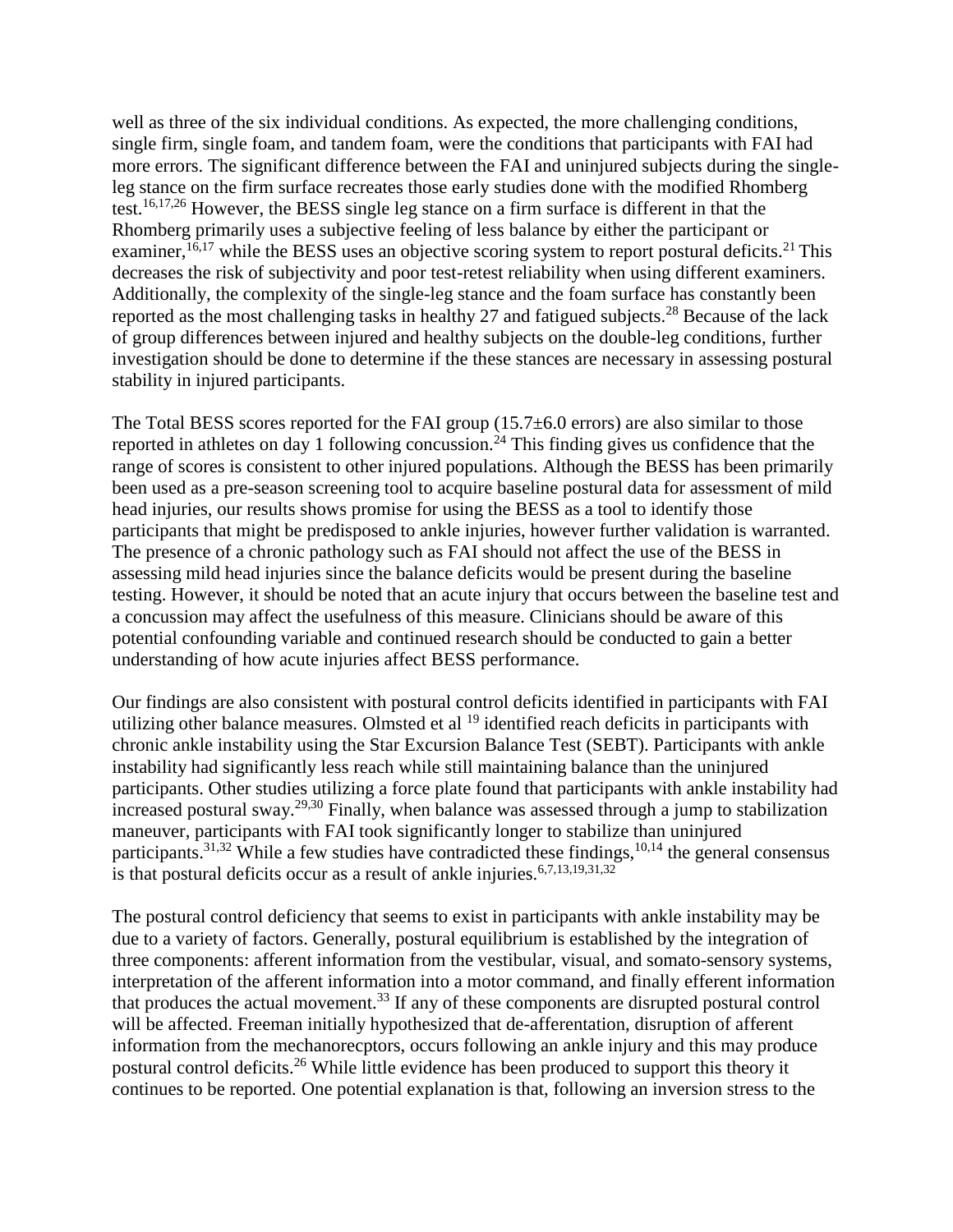ankle joint, the mechanoreceptors located within the ligaments and joint capsule may be stretched. Additionally the afferent nerve fibers, which distribute the sensory information, may also be damaged. One or both of these functions would reduce the afferent information and potentially affect postural control.<sup>33</sup>

Other symptoms such as decreased range of motion, decreased strength, increased joint laxity, increased swelling, and increased pain that are often present in functionally unstable ankles or following acute lateral ankle sprains, may have contributed to decreased postural control. Since standing posture is maintained by a combination of hip and ankle strategies,  $32$  such symptoms at the ankle may significantly impact postural control. However, to date, little research has been done to see how these individual ankle symptoms may affect postural control.

# **CONCLUSION**

The BESS is an effective measure to detect postural control deficits in functionally unstable ankles. Additionally, it is an easy to use and interpret test that can be used to determine who may be predisposed to ankle injuries in the future. Future research should be done with other joint pathologies, specifically knee joint injuries, to see if this test is sensitive in detecting more proximal joint pathologies. The length of time that deficits exist following injury (ie, recovery curves) and measurable improvements following rehabilitation or training are also important directions for future research.

# **REFERENCES**

1. Kaminski TW, Hartsell HD. Factors contributing to chronic ankle instability: A strength perspective. J Athl Train. 2002;37:394–405.

2. Staples OS. Ruptures of the fibular collateral ligaments of the ankle. Result study of immediate surgical treatment. J Bone Joint Surg. 1975;57:101–107.

3. Verhagen RAW, de Keizer G, van Dijk CN. Long-term follow-up of inversion trauma of the ankle. Arch Orthop Trauma Surg. 1995;114:92–96.

4. Hertel JN, Denegar CR, Monroe MM, et al. Talocrural and subtalar joint instability after lateral ankle sprain. Med Sci Sports Exer. 1999;31:1501–1508.

5. Hertel JN. Functional instability following lateral ankle sprain. Sports Med. 2000;29:361–371.

6. Cornwall MW, Murrell P. Postural sway following inversion sprain of the ankle. J Am Pod Med Assoc. 1991;81:243–247.

7. Friden T, Zatterstrom R, Lindstrand A, et al. A stabilometric technique for evaluation of lower limb instabilities. Am J Sports Med. 1989;17:118–22.

8. Freeman MAR, Dean MRE, Hanham IWF. The etiology and prevention of functional instability of the foot. J Bone Joint Surg. 1965;47:B678–B685.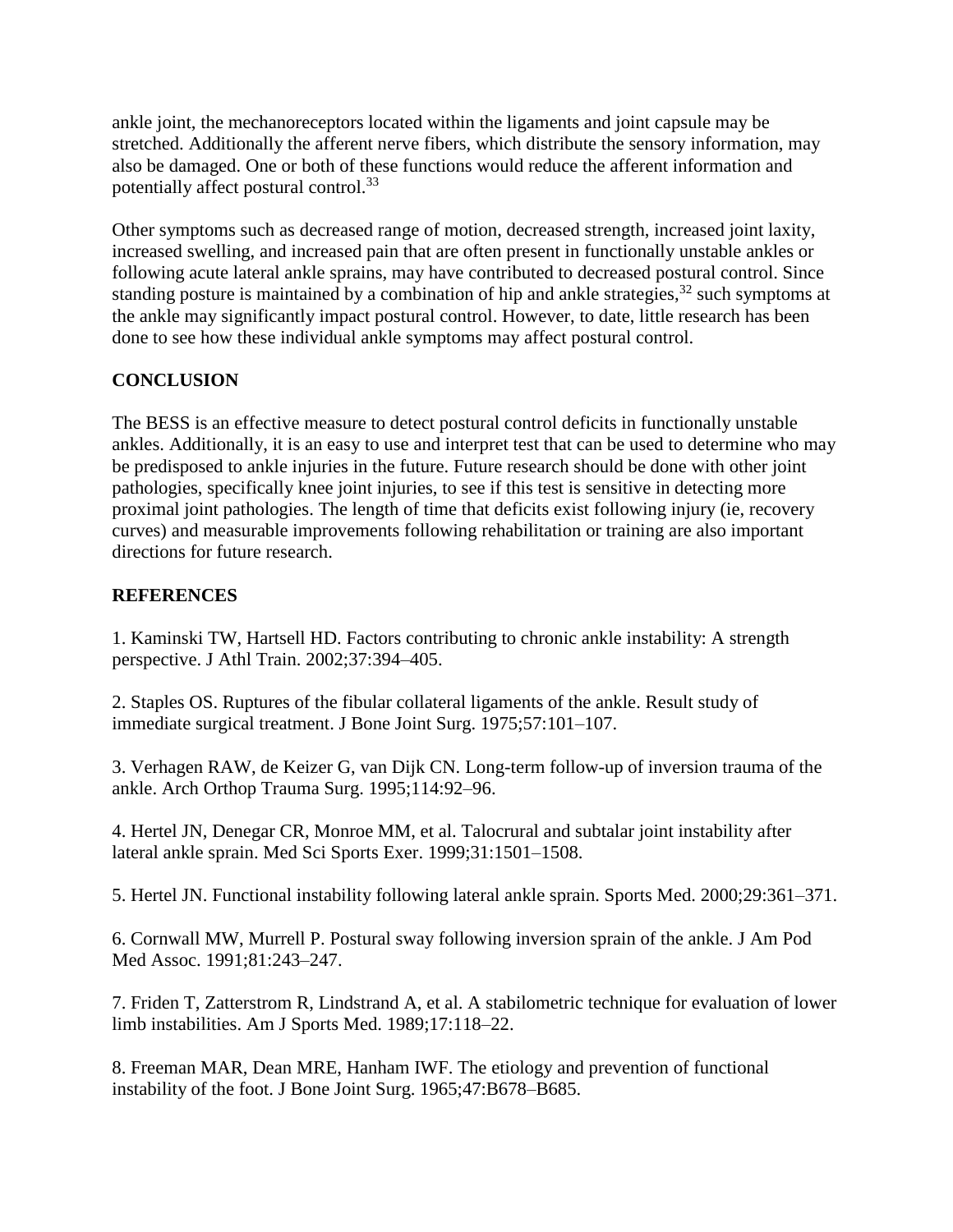9. Hertel J, Buckley W, Denegar CR. Serial testing of postural control after acute lateral ankle sprain. J Athl Train. 2001;36:363–368.

10. Isakov E, Mizrahi J. Is balance impaired by recurrent sprained ankle? Br J Sports Med. 1997;31:65–67.

11. Tropp H, Odenrick P, Gillquist J. Stabilometry recordings in functional and mechanical instability of the ankle joint. Int J Sports Med. 1985;6:180–182.

12. Allum JHJ, Zamani F, Adkin AL, et al. Differences between trunk sway characteristics on a foam support surface and on the Equitest ankle-sway-referenced support surface. Gait Post. 2002;16:264–270.

13. McGuine TA, Greene JJ, Best T, et al. Balance as a predictor of ankle injuries in high school basketball players. Clin J Sport Med. 2000;10:239–244.

14. Bernier JN, Perrin DH, Rijke A. Effect of unilateral functional instability of the ankle on postural sway and inversion and eversion strength. J Athl Train. 1997;32:226–232.

15. Holder-Powell HM, Rutherford O. Unilateral lower-limb musculoskeletal injury: Its longterm effect on balance. Arch Phys Med Rehabil. 2000;81:265–268.

16. Lentell G, Katzman LL, Walters MR. The relationship between muscle function and ankle stability. J Orthop Sports Phys Ther. 1990;11:605–611.

17. Garn SN, Newton RA. Kinesthetic awareness in subjects with multiple ankle sprains. Phys Ther. 1988;68:1667–1671.

18. Jansen E, Larsen R, Olesen M. Quantitative Romberg's test. Acta Neurol Scand. 1982;66:93– 99.

19. Olmsted LC, Carcia C, Hertel JN, et al. Efficacy of star excursion balance tests in detecting reach deficits in subjects with chronic ankle instability. J Athl Train. 2002;37:501–606.

20. Gauffin H, Tropp H, Odenrick P. Effect of ankle disk training on postural control in patients with functional instability of the ankle joint. Int J Sports Med. 1988;9:141-144.

21. Forkin DM, Koczur C, Battle R, et al. Evaluation of kinesthetic deficits indicative of balance control in gymnasts with unilateral chronic ankle sprains. J Orthop Sports Phys Ther. 1996;23:245–250.

22. Tropp H, Ekstrand J, Gillquist J. Stabilometry in functional instability of the ankle and its value in predicting injury. Med Sci Sports Exer. 1984;16:64–66.